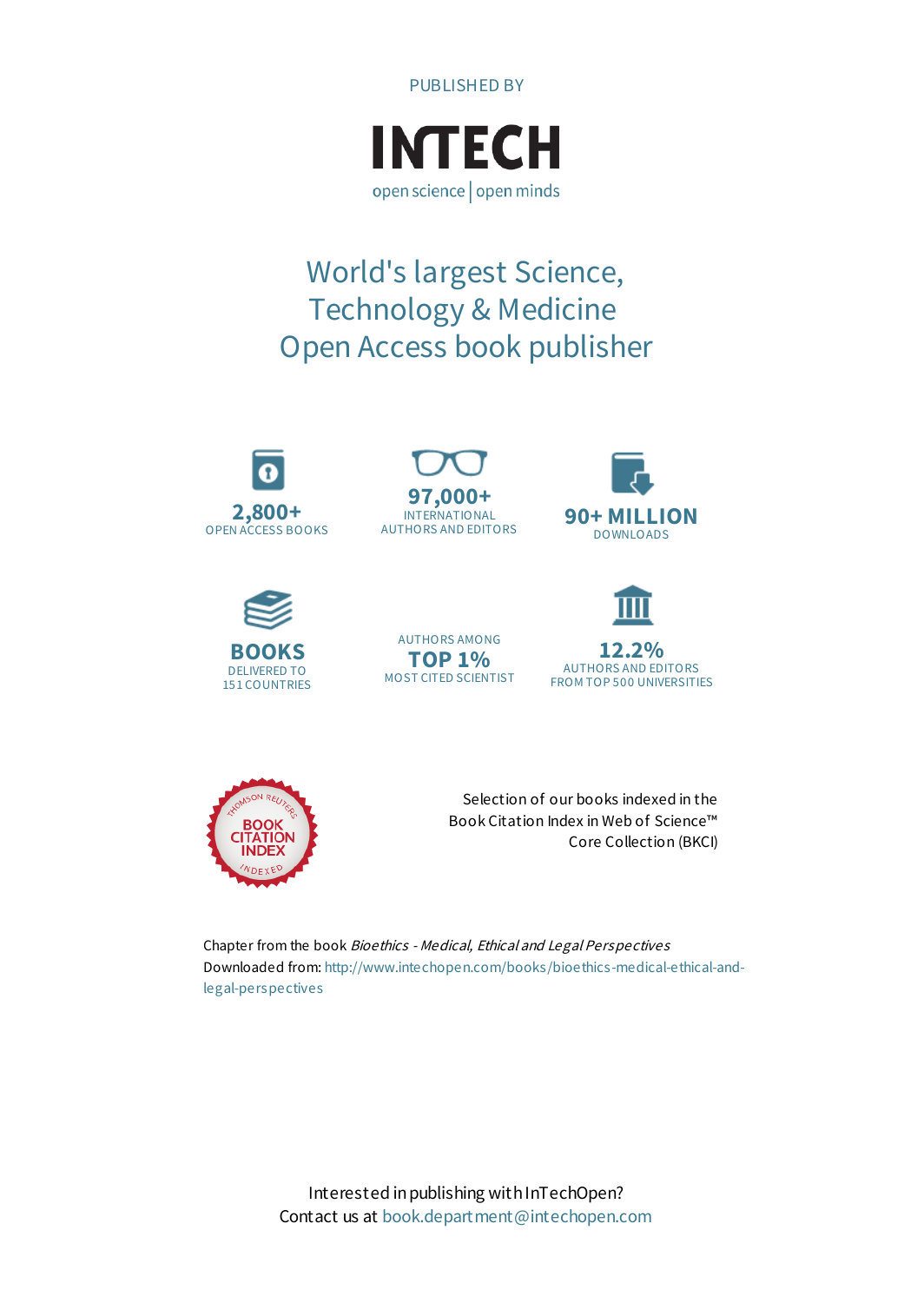## **Truncated Autonomy: Neocortical Selves, Reverse Reductionism and End-of-Life Care**

## Ger Wackers

Additional information is available at the end of the chapter

http://dx.doi.org/10.5772/66044

#### Abstract

In professional guidelines for palliative sedation in end-of life care, a particular notion of conscious life experience is associated with specific cognitivist notion of frontal lobe autonomy. Drawing on Turner and Fauconnier's work in cognitive linguistics I argue in this chapter that even our most central notions like human subjectivity and autonomy are conceptual blends. This chapter explores the origins and emergence of these concepts and their entailments. It digs deep into the conceptual blending of the ontogenetic development of the individual with the phylogenetic history of life. This hyper-blend of the flesh is contrasted with the hyper-blend of an irreal, non-material deep, inner space that is co-extensive with consciousness and with the rational, operative agent constituting the human subject. The last part of the chapter explores the frictions and problematic entailments of these different hyper-blends for end-of-life care practices concerning brain death, persistent vegetative state and palliative sedation. Despite respect for a patient's autonomy being first among the principles of medical ethics, cognitivist criteria used in the assessment of a patient's decision-making competence reduce and constrain (truncate) the patient's autonomy in a variety of ways in one of the situations in life where it should matter most, in dying.

Keywords: cognitivist neocortical autonomy, conceptual blending, end-of-life care

## 1. Introduction

In this chapter, I will develop the analysis of a problematic that cropped up in my previous work on the role of palliative sedation in end-of-life care [1, 2]. Namely, the ways in which professional guidelines constrain the autonomy of patients in one of the situations where it matters most, that is in the process of dying. End-of-life care is an important object of governance. In the

open science | open minds

© 2016 The Author(s). Licensee InTech. This chapter is distributed under the terms of the Creative Commons Attribution License (http://creativecommons.org/licenses/by/3.0), which permits unrestricted use, distribution, and reproduction in any medium, provided the original work is properly cited.  $\left($ cc) EY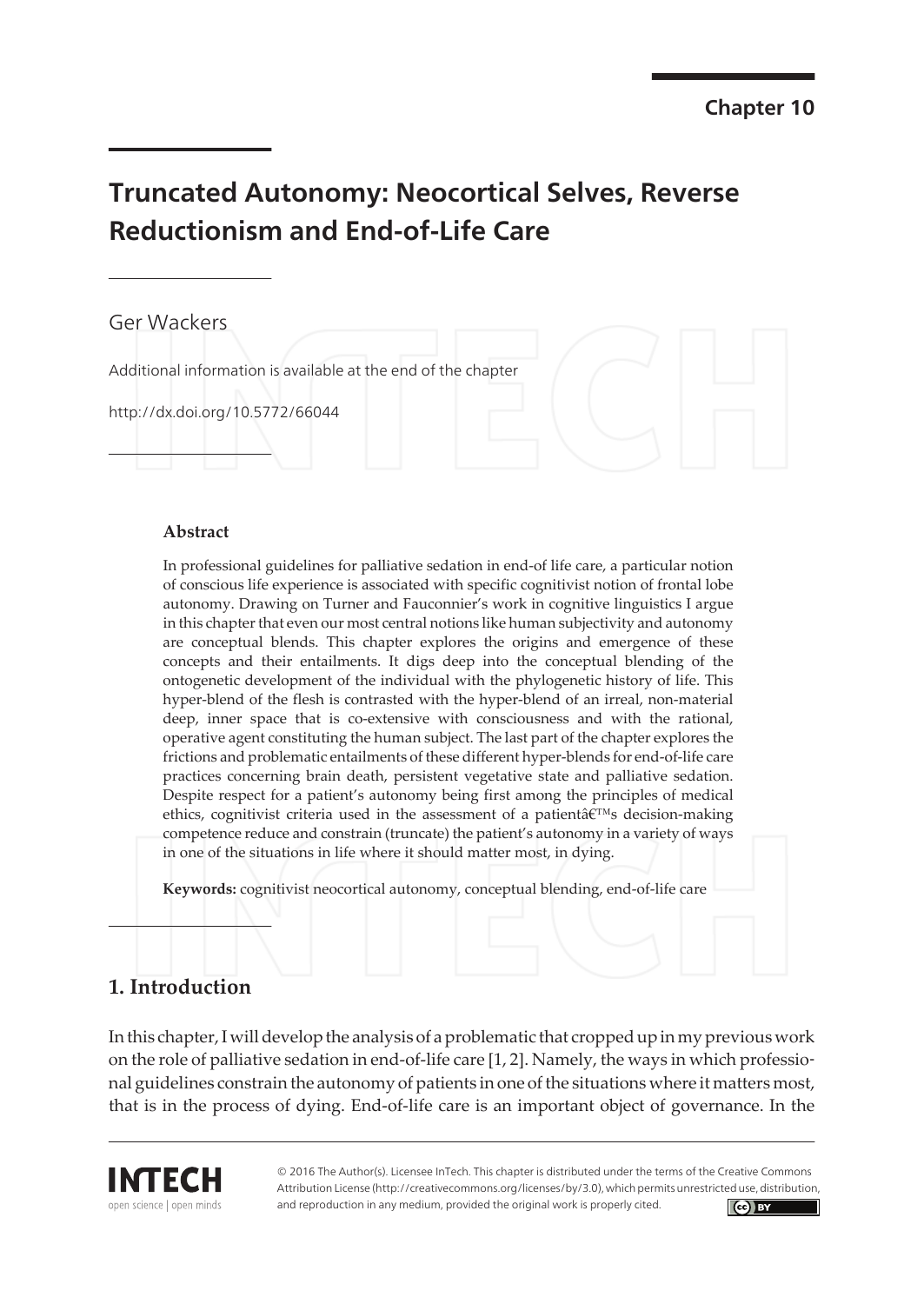governance of end-of-life care, there are two 'objects of concern'. One is to protect the autonomy and integrity of the dying patient. The other is to maintain public trust in the institution of modern medicine and professional health care. The two are related of course. To maintain public trust in professional health care, constraints are imposed on what assistance-in-dying you can ask for, what will be offered to you or granted when you ask for it. Respect for the patient's autonomy ranks highest among the principles of medical ethics [3]. Yet, when it comes to dying, the patient's right to self-determination is constrained by professional judgment and the healthcare professional's right to conscience. A fine line runs between allowing to die and hastening the patient's death. The boundary between the two is diligently monitored and protected. It is a borderland between the prevention and prosecution of illegal, criminal killing and compassionate care, which does not stop when lives can no longer be saved or prolonged. I was struck by the central importance of a notion of 'conscious life experience' in the arguments *against* a more generous availability of palliative sedation in end-of-life care and by a related operationalization of informed consent in terms of higher, neocortical functions of information processing and decision-making. The respect for a particular form of neocortical autonomy and the almost unbounded respect for the sanctity of life form an unbreakable couple, culminating in the paramount centrality of consciousness in professional guidelines for palliative sedation. It is in a sense peculiar that these principles should stand so strong in end-of-life situations when disease processes erode the capacity for integrated functioning of the brain and body and when death is near. Is it because we cannot let go when it is time?

## 2. Conceptual blending

To make an inroad into this problematic I will start from the pre-position that all judgments about the world, about human nature and core human values are the products of cognitive processes embedded in the bodies, brains and activities of individuals and the interactions among and practices of members of collectives. I will pursue an analysis that draws on recent work in cognitive linguistics. More specifically, I will draw on theories of conceptual blending or conceptual integration in meaning construction as advanced by Fauconnier [4-6] and Turner [6-8]. Conceptual blending theorists do not distinguish between the blending that occurs on the fly in everyday meaning construction through language and dialog [9] and scientific theories and philosophical models [6, 7]. All forms of scientific thought and reasoning can be subsumed under the banner of human cognition, to which perspectives, theories and concepts of embodied and distributed cognitive science may be fruitfully applied. Following Turner we could argue that every theoretical concept is a hyperblend, including the notions that interests us most, namely the notions of human agency and autonomy, recognizing them-in the polysemic meanings of both knowing and acknowledging - as products of contingent, fundamentally biological and social cognitive processes.

Let me first explain conceptual blending by example. We usually think of how old we are in terms of chronological age (CA). Measured in years and months, CA measures the time elapsed since we were born. Always living in the present, CA is a point moving along the arrow of time, neither turning back on itself nor speeding up into the future. Biologists of aging have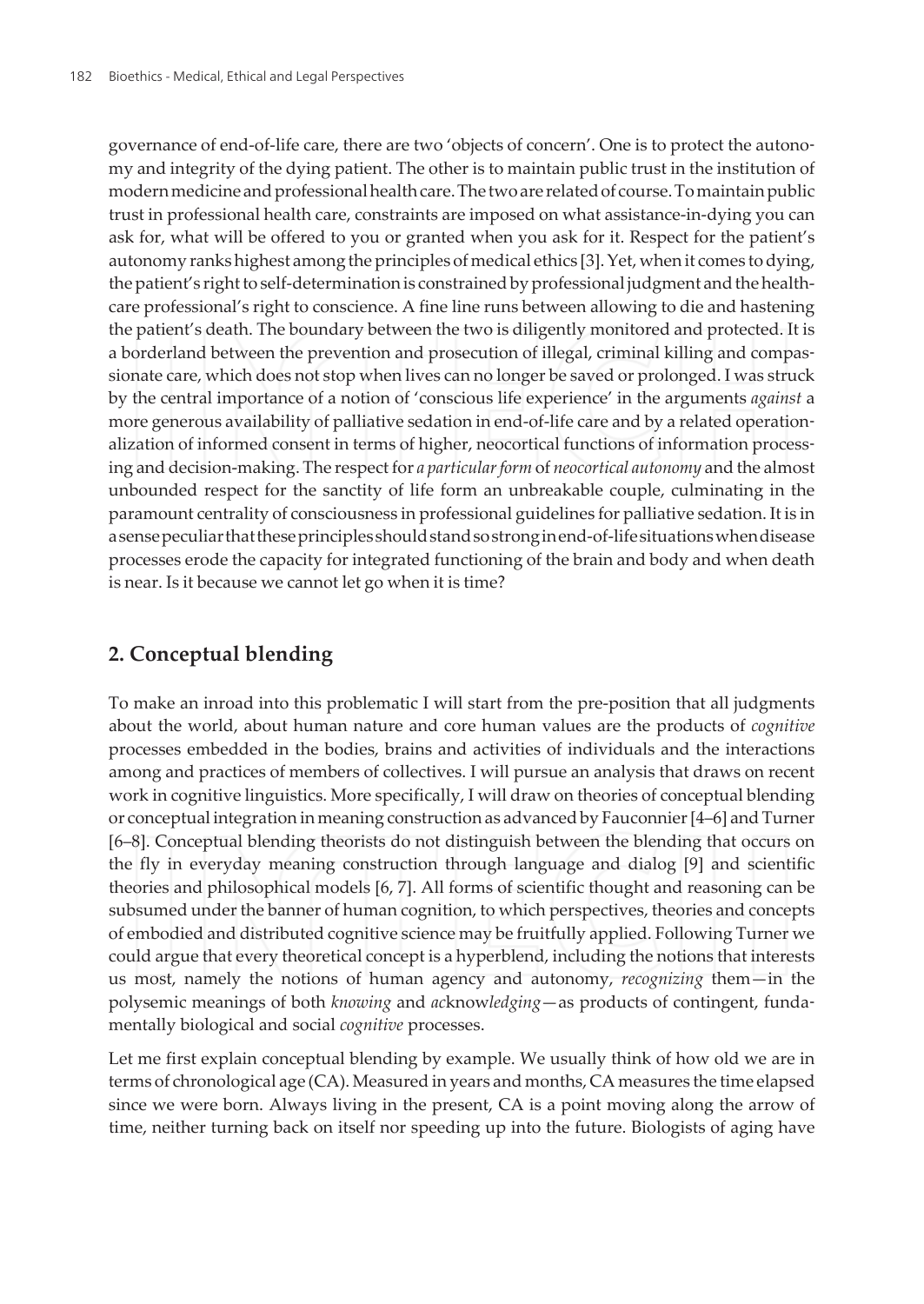introduced the concept of biological age (BA) and search for ways to measure it [10]. In a normalized population, they have measured different sets of features of the body (biomarkers) and how they change with age. Based on these population data, they have construed an alternative aging scale to which an individual's values can be compared. Derived mathematical algorithms are used to calculate the age with which these individual values correlate. In forensic science, such scales based on, for example, development features of the skeleton and dentition are used to estimate the chronological age of a person or body for which that information is missing or disputed. In public health practices, this computed BA is compared (blended) with your chronological age, as a result of which you may be 28-year-old with the body of a 65-year-old. The average life expectancy that has been calculated (blended and compressed) for the men or women who were born around the same time as you were, has turned your lifespan into a limited amount of time that you have been using up at an accelerated speed; destined for a *premature death*? [11] The good news is that BA, contrary to CA, is reversible. The *modifiable risk factors* that have been entered into the etiological model explaining the discrepancy between an individual's CA and BA are within the range of the individual to do something about. By implication, personal health risk management is the individual's responsibility.

Conceptual integration can be schematically presented by the way of a minimal network that comprises at least three mental spaces: at least two input mental spaces and the blending space [8]. The input spaces selectively contribute or project structure and elements to the blended space in which these are integrated. Structure and elements that occupy analogous positions in the two input spaces, which in other words map between domains, may be compressed into identity and human scale. The individual in the CA blend is identical to the individual in the CA blend. However, there may also be vital disanalogies in the blended space: the discrepancy between CA and BA. Following its initial integration structure and elements in the blend can be elaborated, as a result of which new structure and meaning emerges that was not initially available from the input spaces: *premature* death, the idea that you might die ahead of your time, earlier than necessary. In this example, the blended space presents a trajectory of life that is counterfactual compared to the one on which you now are going: a trajectory in which it is possible for you as an individual to reach the average life expectancy of your cohort. This trajectory will remain counterfactual unless you take care and take responsibility for your own health. The point is not that the blend is a 'possible world' or a true representation of the world, but that the blend suggests alternative ways of engaging with the world, and whose primary responsibility that is.

Conceptual integration performs work on its previously entrenched products. New blends are made out of inputs that already are blends. That is, in its advance forms, conceptual integration makes blends of blends. Turner calls these "blends of blends"... hyper-blends. "A hyper-blend is a blend that has at least one of its input mental spaces something that is already a blend. Hyper-blends occur routinely" [8].

Models of cause-effect relationships are an important type of blend that enters into hyperblends that are more complex. In human scale situations, we may observe events in close spatiotemporal proximity and construe one as the cause of the other. In many situations,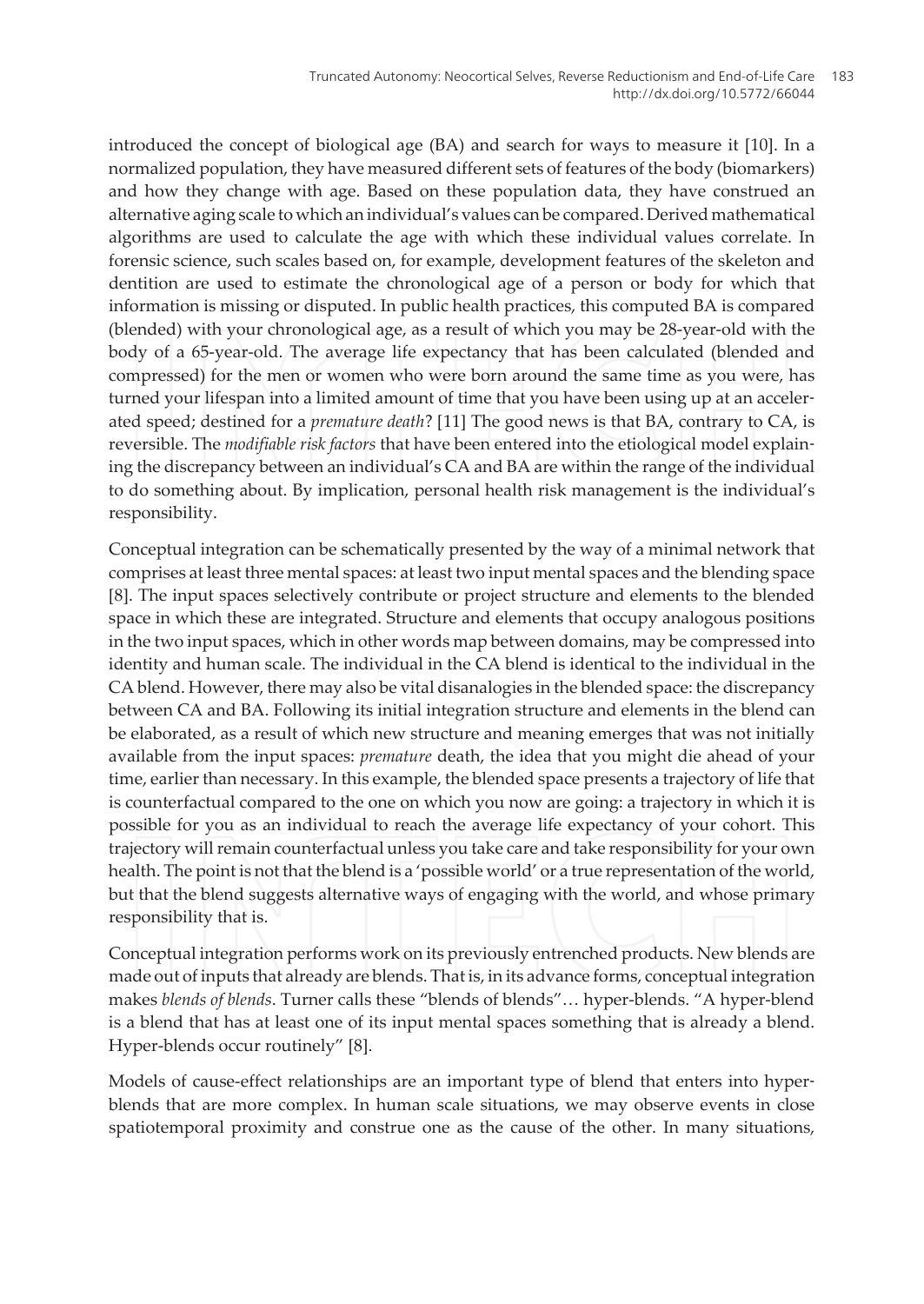however, we only have records of what we take to be effects and try to learn about causes (antecedents) by making inferences from these preserved results (consequences). However, we are particular about what we allow to take the role of a cause. We usually do not allow events that occur after what we take to be an effect to act as a cause. However, we do allow the passage of time to be the cause of death when we say that a person 'died of old age'. We allow features, actions and events that did not happen (counterfactuals) to play the role of contributing causes when we say that an omission of or failure to install a preventative measure causes a disease. We allow private and immaterial human intentions to have effects in the material world or infer unobservable (and difficult to prove) private intentions from recorded effects in the material world. Through blending, we routinely amalgamate the physical and mental, material and immaterial, factual and counterfactual, and is and ought. We blend to create meaning, shape and understand the world we live in.

#### 3. Living in the blend

A theory of conceptual blending is, however, not just a handy tool for conceptual analysis. As a 'space of representation' [12, 13], the blended space envelops, in addition to concepts and logical structure, also data that are produced under the blend's specific epistemic conditions or selectively projected or appropriated into the blend to provide empirical support or foundation. "Of course", Fauconnier [5] writes, "observation and theory are part of the same overall package; a 'phenomenon' requires a theory, even if it is a folk theory, in order to be observed at all. There is no absolute, direct theory-independent observational interpretation of the 'facts'. As a science evolves, there is simultaneous, parallel evolution of the observational procedures and interpretations, and of the explanatory theory itself". Furthermore, conceptual structure, framing logic and produced data are blended with ontoepistemological positions. When blended with a realist or essentialist epistemology, theoretical concepts that were introduced to help order and make sense of disparate data or events reify into real-world processes. Inferred causes are assumed to exist in the world, past or present, and exert their forming power on recordable effects. Human rights and values are assumed to derive from the essential nature of human beings and cannot be alienated from or denied beings who belong to that category. Theoretical notions, produced data and epistemological position thus form, when mutually supportive, a robust package, a mode of ordering to use Mol and Law's term [14]. As temporarily stabilized formations, 'modes of ordering', or hyperblends, do not only construe but also represent worlds. Erasing the faint line between epistemology and ontology, one could say that it (the hyperblend) is the world. For scientists, or philosophers, or practitioners with a 'high inclusion in the frame' [15], the set of claims that make up an advanced hyperblend lies too close to the core of their deeply assimilated and largely unconscious beliefs to be challenged, or even overtly recognized as something potentially disputable. They live in the blend. There is recursivity here. Collectively and over time, we construe worlds - through cognitive processes of hyperblending concepts, data and epistemology - and then live in them. However, 'from time to time', Rheinberger [13] writes, "new forms emerge that have something significant about them, something that catalyzes previously present actors,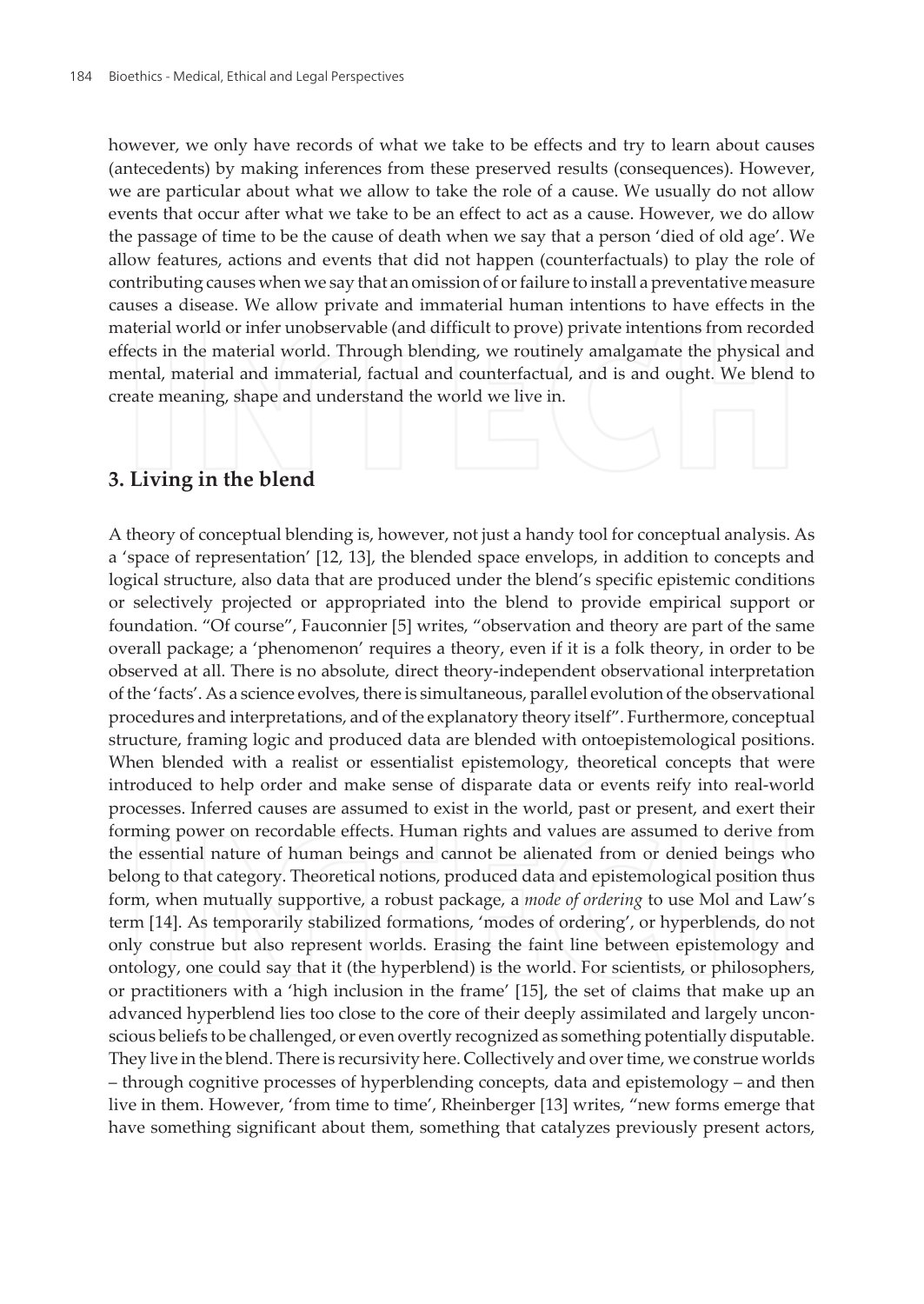things, institutions into a new mode of existence, a new assemblage, an assemblage that not only puts things in a different light, but makes them work in a different manner".

The power a particular hyperblend can hold over people, fueling its own protection and the rejection of alternatives, should not be underestimated. Apparently, this is the case when deeply engrained beliefs about our own human nature are challenged; about what sets us apart from animals; about what is our essence at the end, when our existence as an individual human being is imminent and about what remains after our body has eroded and disintegrated. But neither should the importance be underestimated of recognizing the contingency, multiplicity, diversity and simultaneous coexistence of different modes of ordering life and the world, and how they relate to and interfere with each other. "For", Mol and Law [14] argue, "the various modes of ordering, logics, styles, practices, and the realities they perform do not exist in isolation from one another ... They are not islands unto themselves, closed cultures, selfcontained paradigms, or bubbles. [T]hey interfere with one another and reveal ... partial connections". 'Often', Mol and Law [14] continue, "it is not so much a matter of living in a single mode of ordering or of 'choosing' between them. Rather it is that we find ourselves at places where these modes join together. Somewhere in the interferences something crucial happens ... complexity is created, emerging where various modes of ordering (styles, logics) come together and add up comfortably or in tension, or both". The history of the sciences, philosophies and ethics is a history of diversification of modes of ordering, not of the successive replacement of one by the other. It is a history of contended claims about the appropriateness of hyperblends and their entailments.

Blending helps us to compress to human scale and handle, to use Turner's favorite phrase, "vast ideas that span great ranges of time, space, causation and agency, ideas that are not at all restricted to the local scene" [8]. The blended space does not replace the spaces from which it received inputs. In a methodological sense, this implies that the input spaces are accessible and amenable for analysis through the blend. However, there is also a diachronic, historical dimension to hyperblends. Powerful hyperblends have evolved over time and can be traced in the history of the sciences and of ideas. To trace the evolution of modern notions of human subjectivity and autonomy we must engage with the history of ideas about the relationship between the development of an individual and the history of life.

### 4. Blending development of an individual with the history of life

A fault line roughly separates the hyperblends that concern us here, comprising key notions about human nature, consciousness and autonomy. On the one hand we find blends that feature a deity, or other supranatural being, as the creator and giver of life (creationism, intelligent design). On the other hand, we have views of life advanced by sciences that do not allow as causes, entities or processes that are not part of the natural world [16]. Neither do they allow outcomes that emerge temporally after their antecedents (no teleological explanations allowed). I recognize the importance of a spiritual dimension in palliative care and the strength many people derive in dying from their belief in a higher being and an afterlife. However, I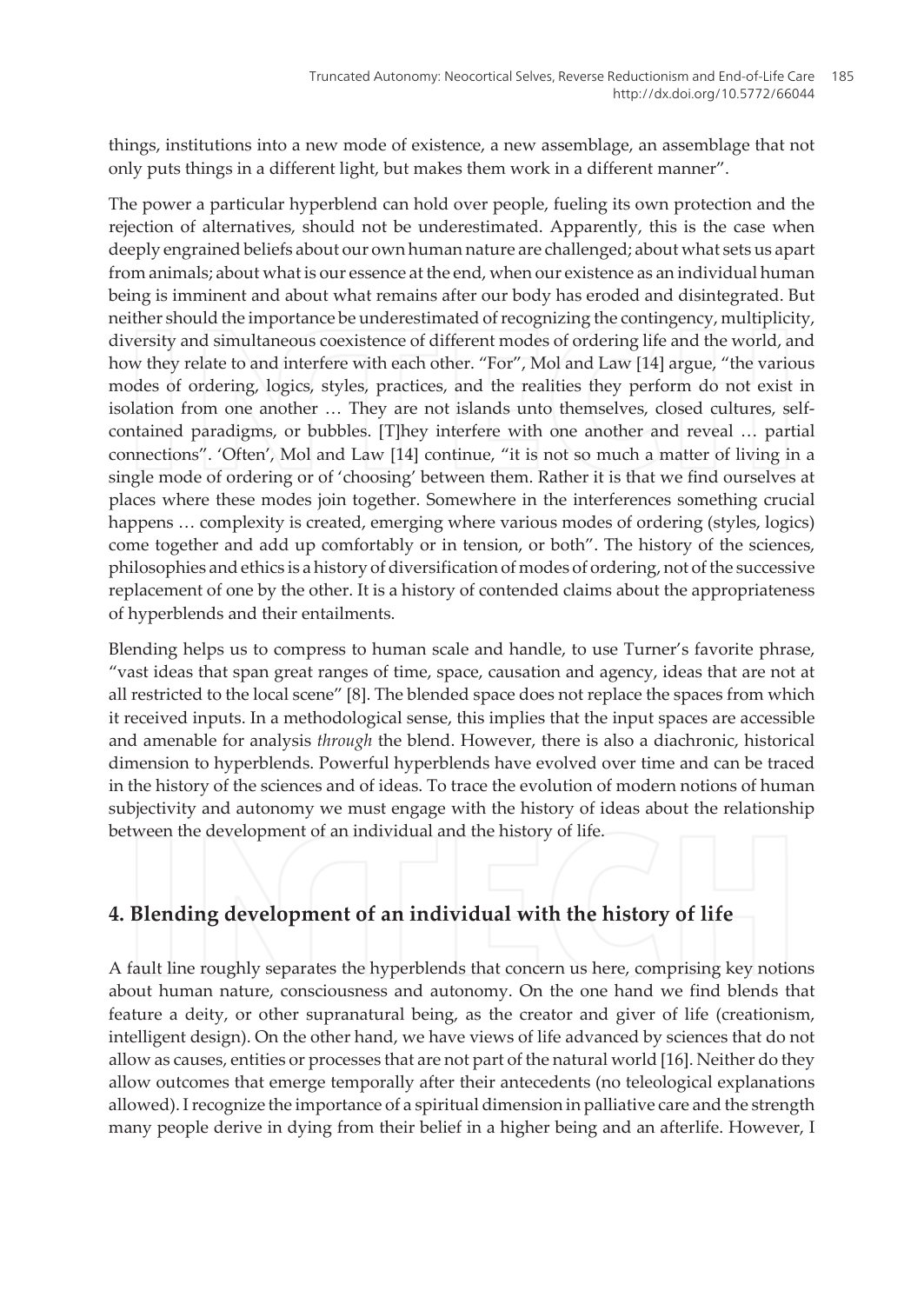am primarily interested in the power and centrality of an idea of conscious life experience that overrules a person's own direction over the process of dying in a secular, nonreligious context. Therefore, I will leave the former aside and pursue the latter. This hyperblend or view of human life is grafted on a compression into unity of the development of an individual organism and the history of life on earth. On a human scale, we experience individuality as the membrane or skin bound discreteness and uniqueness of organisms. In human reproduction, animal husbandry and plant breeding we experience the birth, growth and decline of individual organisms on a time scale for which the duration of a human life provides the standard. Endeavors to understand the nature of the history of life on earth, stretching back into deep time measured on a geological timescale and utterly inaccessible for present day biologists, have not only received inputs from the study of fossil records [17], but also from the comparative anatomy of now-living species and from embryology. Especially the latter, the idea the one can learn about the history of life from the comparative study of the morphology of embryological development across species has contributed strongly to the blending of ontogeny and phylogeny [18]. Recognizing that all species that rely on sexual reproduction for their procreation pass through a single-cell stage, this fertilized egg maps as the origin of an individual organism onto the origin of life. The 'unfolding' of the individual organism through fetal growth, birth and postnatal maturation maps onto the 'unfolding' (evolution) of life from its humble unicellular origins through higher levels of complexity and perfection in the arrival of man. The themes of differentiation, specialization and maturation of cell lineages and tissues in developing individual embryos map onto the diversification of life forms through speciation and the emergence of excellence in the branching tree of life.

This blend has not only inspired an 'iconography of an expectation' [19], which is the morethan-familiar present day cartoons that represent the evolution of man as a linear march of progress but also inspired the nineteenth century biologist Ernst Haeckel's biogenetic law, better known as the notion of 'recapitulation': the idea that ontogeny recapitulates phylogeny and that embryos during their individual growth and development pass through the adult forms of its ancestors. In Haeckel's view, evolution occurred through the heritable addition of new features to the adult form of ancestors [18]. In other words, "we climb our evolutionary tree in the womb" [20]. Haeckel published a famous plate showing a series of embryos, each aborted in its own development, in a grid along two dimensions: an ontogenetic series comparing stages of an individual's development and an evolutionary series comparing different species. In Haeckel's 'space of representation', in his blend, individual organisms deliberately selected and ordered in a two-dimensional series came to express as new and emergent features in the blend namely development and evolution, history and progress. "Development", Hopwood [20] argues, "is thus not simply the process embryologists study; it is also an effect they have labored to produce". Haeckel's plates gave embryos presented as developmental series a public profile [20]. The idea of ontogeny recapitulating phylogeny endured far into the twentieth century and exerted its influence long after it had fallen from grace and had lost credibility among professional evolutionary biologists [18].

The hyperblend of individual development with the history of life, characterized by directed evolution towards an expected arrival of man at the pinnacle, has been challenged by alter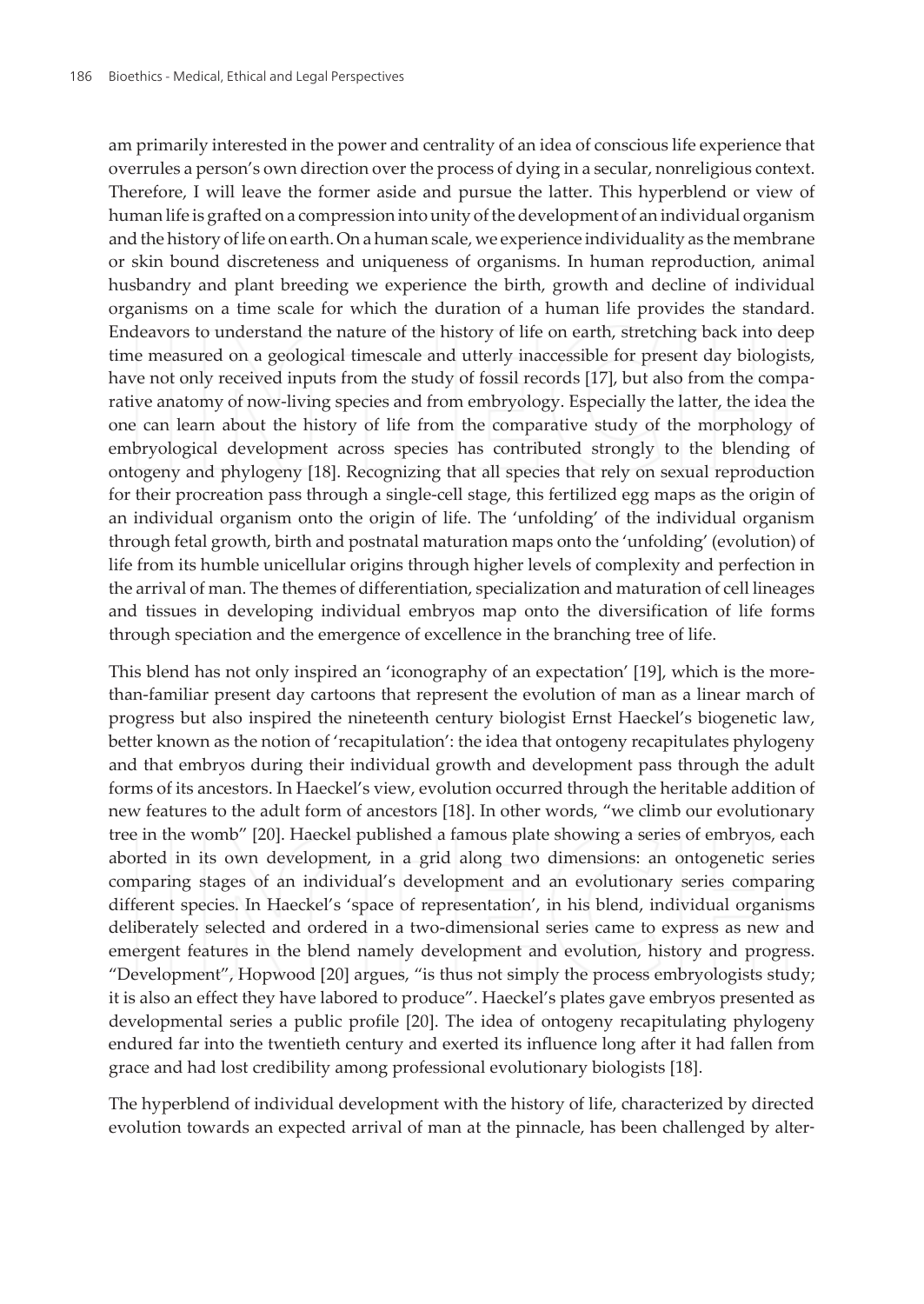native blends. Darwin displaced the idea that the 'unfolding' of an intrinsic essence was the primary, causal force driving evolution in the history of life. He replaced it with the idea of natural selection, itself a blend with input from artificial selection as experienced on a human scale in animal husbandry and plant breeding, Natural selection works on undirected, isometric variation (equal likelihood in all directions) in a population. Gould [21] points out that for Darwin natural selection was not just an external negative force weeding out the misfits, but that it was a creative, positive force in and cause of evolution working gradually over vast expanses of time. For Darwin, natural selection worked on the level of organisms struggling for survival. In the twentieth century, Stephen Jay Gould, with Niles Eldredge, worked to recast, through their theory of punctuated equilibrium, the history of life as "a story of massive removal [large extinctions] followed by differentiation within a few surviving stocks" [19]. Gould also worked to expand Darwinian evolutionary theory into a hierarchical theory, allowing natural selection to operate, above the organismal level, on the level of species. In a section called 'The Grand Analogy' in The Structure of Evolutionary Theory [21], Gould engages in an extensive and explicit blending operation. Gould maps individual organisms as the units of selection in microevolution to species as the units of selection in macroevolution. He maps the birth and death of individual organisms to the origin and extinction of species. He maps the timescale of the life of an individual to the scale of geological time; the parentchild relationship of organisms to parental and daughter species, the transmission of features from parental generations to offspring to the transmission of formative properties between ancestral and descendant species. Macroevolutionary trends "could be conceptualized as a result of higher order selection upon a pool of speciational events that might occur at random with respect to the direction of the trend. In such a case, the role of species in a trend would become directly comparable with the classical status of organisms as units of change within a population under natural selection" [21]. In this blend, the history of life is not a linear march of progress towards an expected outcome (the arrival of man), but a story that blends ontogeny and phylogeny in a different way.

#### 5. Heterochrony in human development and the brain

Thus far, ontogeny seems to have provided a conceptual structure to phylogeny, the human scale experiences and observations of discrete organisms serving as the source domain of metaphorical projection of structure to the target domain: the utterly inaccessible domain of the history of life. However, Turner [8] emphasizes how structure from the blended space can be projected back to the input spaces. Despite disagreements and controversies among evolutionary biologists about the precise nature, relative frequency and importance of formative, causal processes, the conceptual blends achieved have recast the human species as a species among other species with whom it shares common ancestors. Humans share with other vertebrates the same fundamental 'building plan'. Humans share the basic structure of their brains with other mammals. Our brains are mammalian brains.

It is in our 'expanded' brains, and the 'higher' cognitive functions that they afford, that many scientists and philosophers locate the features through which the human species bootstrapped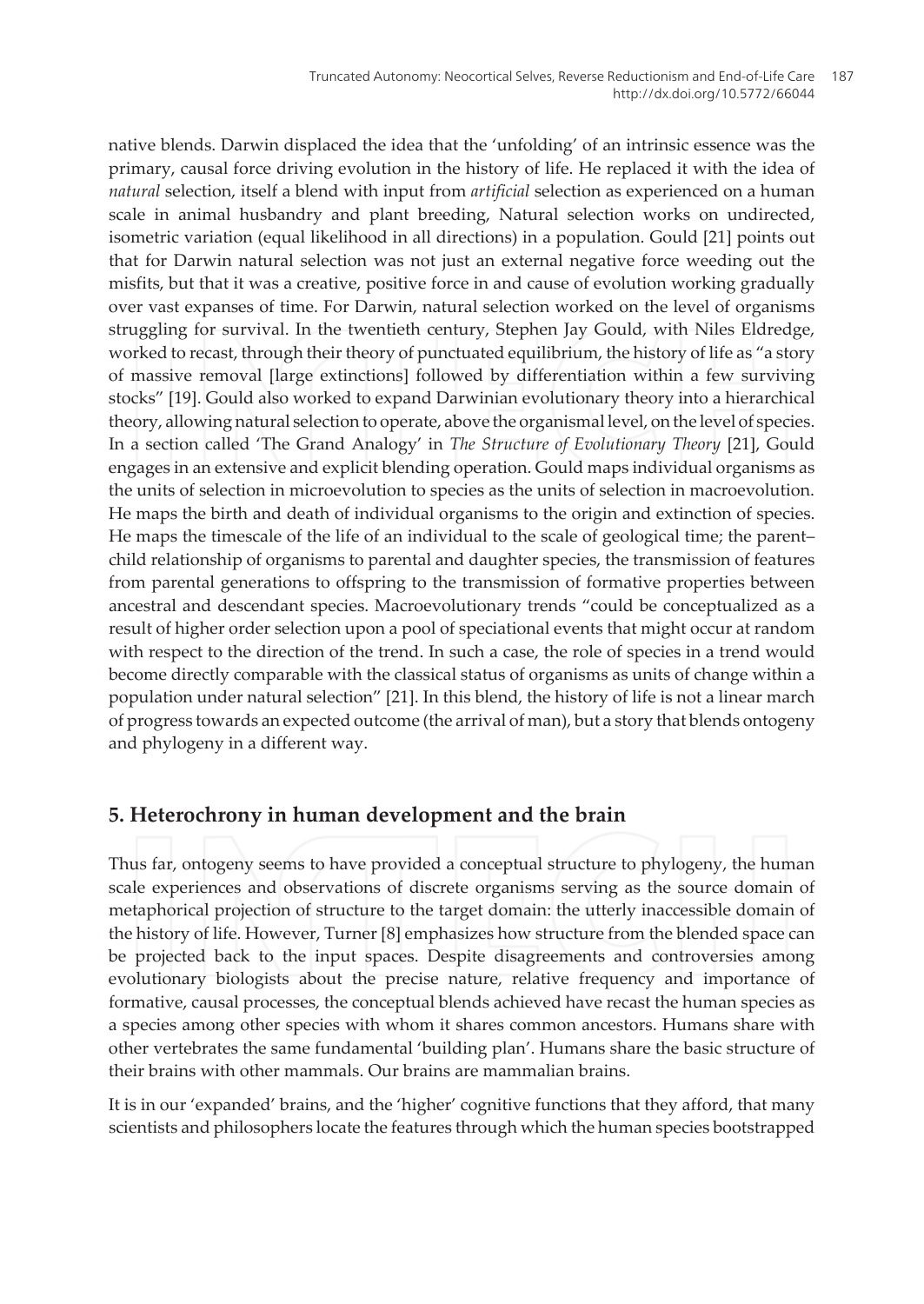itself out of the world of brute animals. Yes, we belong to the animal kingdom, we share ancestors with our companion species, but we also stand above and at a distance from them. Exactly what those features are and what brought them about is a matter of contention.

Today, there seems to be little support among evolutionary biologists for the idea that the expansion of the human brain can be accounted for by the accumulation of mutations in structural genes, that is, in genes that code for proteins. The number of structural genes in the human genome does not far exceed that in other primates. In other words, the differences in genotype are insufficient to account for the marked differences in phenotype. However, in recent years, more emphasis has been put on the regulation of gene expression - both on genes regulating the expression of other genes and molecular non-DNA processes involving histones - the proteins around which strands of DNA are winded to form chromosomes. Interestingly, echoing this shift in emphasis, Gould [18] argues for the relative frequency and factuality (sic!) of heritable changes in the rate of ontogenetic development to account for macroevolutionary trends on the level of species. These changes in the rate of development may be different for different parts of the body and affect developmental processes like teething and the onset of sexual maturation differently.

This 'heterochrony' in ontogenetic development is, when we think about it, a familiar feature. We know from embryology that the cranial parts of the embryo, encompassing the brain, develop and grow faster than its caudal parts. We can observe this feature in common ultrasound images of first-trimester pregnancies. Even at birth the baby's 'hind-limbs' are relatively undeveloped compared to its head, making the newborn infant dependent on maternal and parental care for a long time after birth. The caudal parts of the body catch up during childhood, developing and growing into long and strong legs before the onset of sexual maturation blocks further growth. Contrary to what one might expect, the evolution of the human species and its expanded brain is not the result of a speeding up but rather of a slowing down of developmental processes: retardation. This change in the rate of development delays the onset of processes that constrain further growth, allowing for longer growth periods. The slower rate of development and maturation also correlates with a longer lifespan. This relationship seems to hold for the multicellular organism, as well as for the differentiated cell types within the organisms. Slowly maturing nerve cells are the longest living cells of the human body. Fast developing red blood cells, which even discard their nucleus before entering the peripheral blood stream, are among the cells with the shortest lifespan. In humans, newborn infants maintain a fetal growth rate after birth for about a year, much longer than other newborn primates do. Compared with other species humans enjoy the longest juvenile periods before sexual maturation sets in Ref. [18]. The reduced rate of development allows the brain to grow longer and extend its patterns of cell proliferation in time. As a result, humans achieve a markedly higher degree of encephalization. The delay in development also delays the loss of plasticity that is correlated with maturation.

Compared with other species, humans retain for a longer period of time the capacity to form new neuronal connections and to modify existing ones. Jacobson [22] argues that "this reduction [of plasticity] occurs at different times in different classes of neurons, so that those which are generated late in ontogeny and those which mature slowly have the greatest degree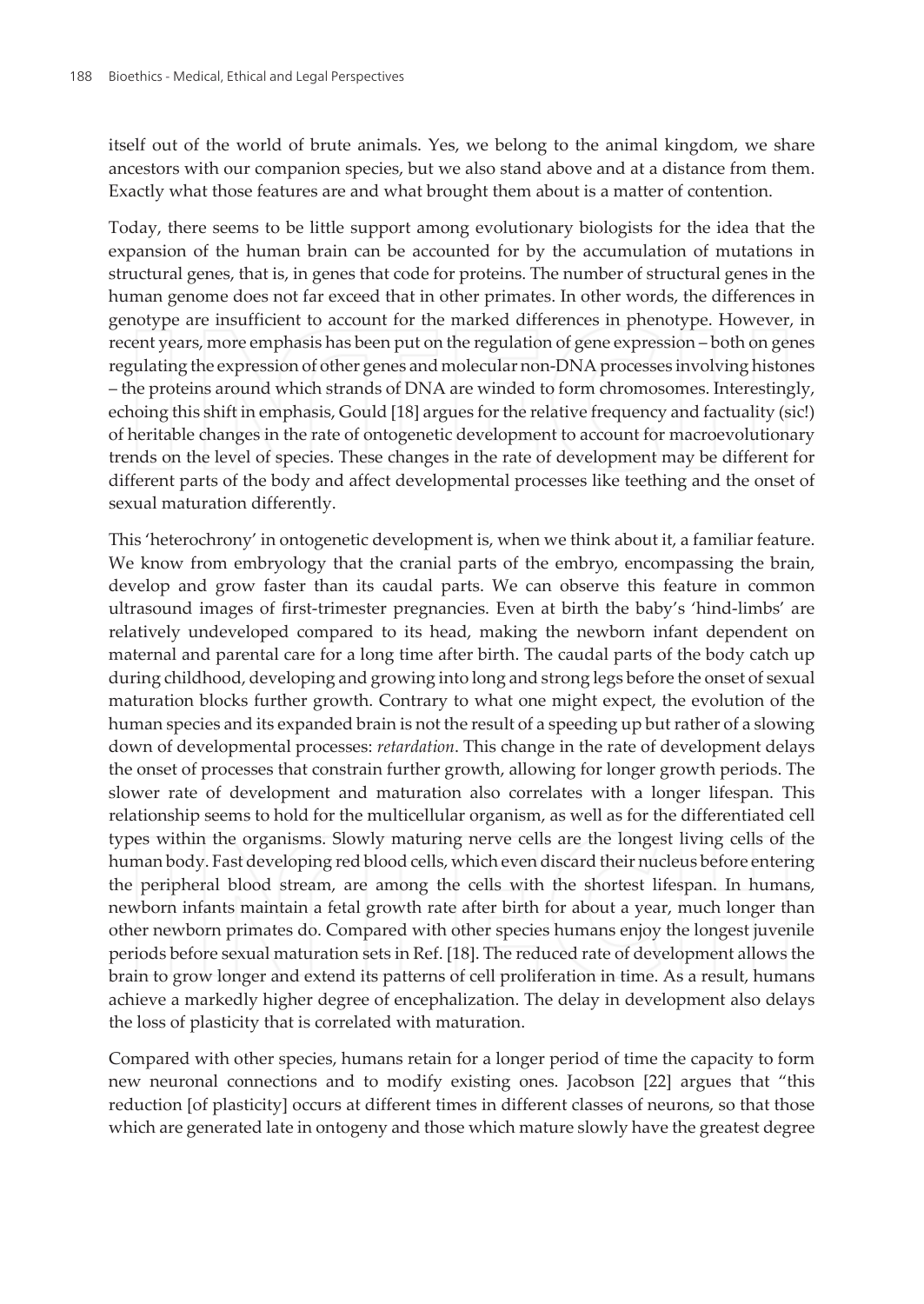of modifiability in the mature animal". The long drawn-out growth period, the prolongation of childhood and the retainment into adulthood of neural plasticity under conditions of parental care and instruction, supported by the faculties of memory and language, make 'human' a learning rather than an instinctive animal [18]. It is the embodied activity of the living organism that shapes the pattern of synaptic connections and their firing properties. Hebb [23] argued that "What fires together wires together!"; the principle of what has become known as 'Hebbian learning' that underlies the formation and reformation of neural cell assemblies. Explicitly using Burnet's clonal selection theory of the immune response as an input to the blend, Edelman [24–26] developed a theory of neural group selection to account for the ways in which the pattern of neural connections is shaped through 'differential amplification' in recursive reentrant systems by the activities and experience of the living organism, not by prior programming.

## 6. Hyperblend of the flesh: self-building brains in evolutionary history and individuals

The ontogeny/phylogeny blend is extended into the morphology of the brain and further blended with inputs from new domains, from the study of consciousness and cognition. This blending process is characterized by a progressive reduction or truncation of the notion of cognition.

Embodied cognition biologists argue that cognition is a fundamental feature of biological life [27–29]. Cognition is coextensive with the recursive sensorimotor loops of the embodied activity of living organisms. In this blend: life = embodied action = cognition. Cognition is a function that emerges with the formation of a living organism. Cognition is not a feature that is confined to the emergence in human brains of self-consciousness. The basic story goes like this. With the formation of a membrane, that envelops an intracellular space and separates it from a now-external environment, any living organism must maintain its functional integrity and organization (homeostasis) in interaction with changes in its environment. This is a recursive relationship. Devices in the membranes (receptors) allow the organism to sense changes in its environment. Internal, or external but membrane bound motor devices (cilia, flagella) allow it to respond to these changes. The repeated, recursive cycles of action and perception constitute an intentional arc. In other words, intentionality conceived as an organism's orientedness towards its environment is a property emergent from the formation of a membrane. Multicellular organisms developed specialized cells and structures for these sensory and motor functions. Only organisms that live free and mobile in their environment have developed a nervous system. A central nervous system and brain developed from the gathering at one side of the body (encephalization) of specialized neurons monitoring and regulating changing conditions inside the body (giving rise to emotions), in close association with sense organs and neurons monitoring changes in the environment. At some point in this evolutionary history, consciousness emerges, at first in prototypical forms that also other animals may have, then blooming into a fully-fledged autobiographical human selfconsciousness.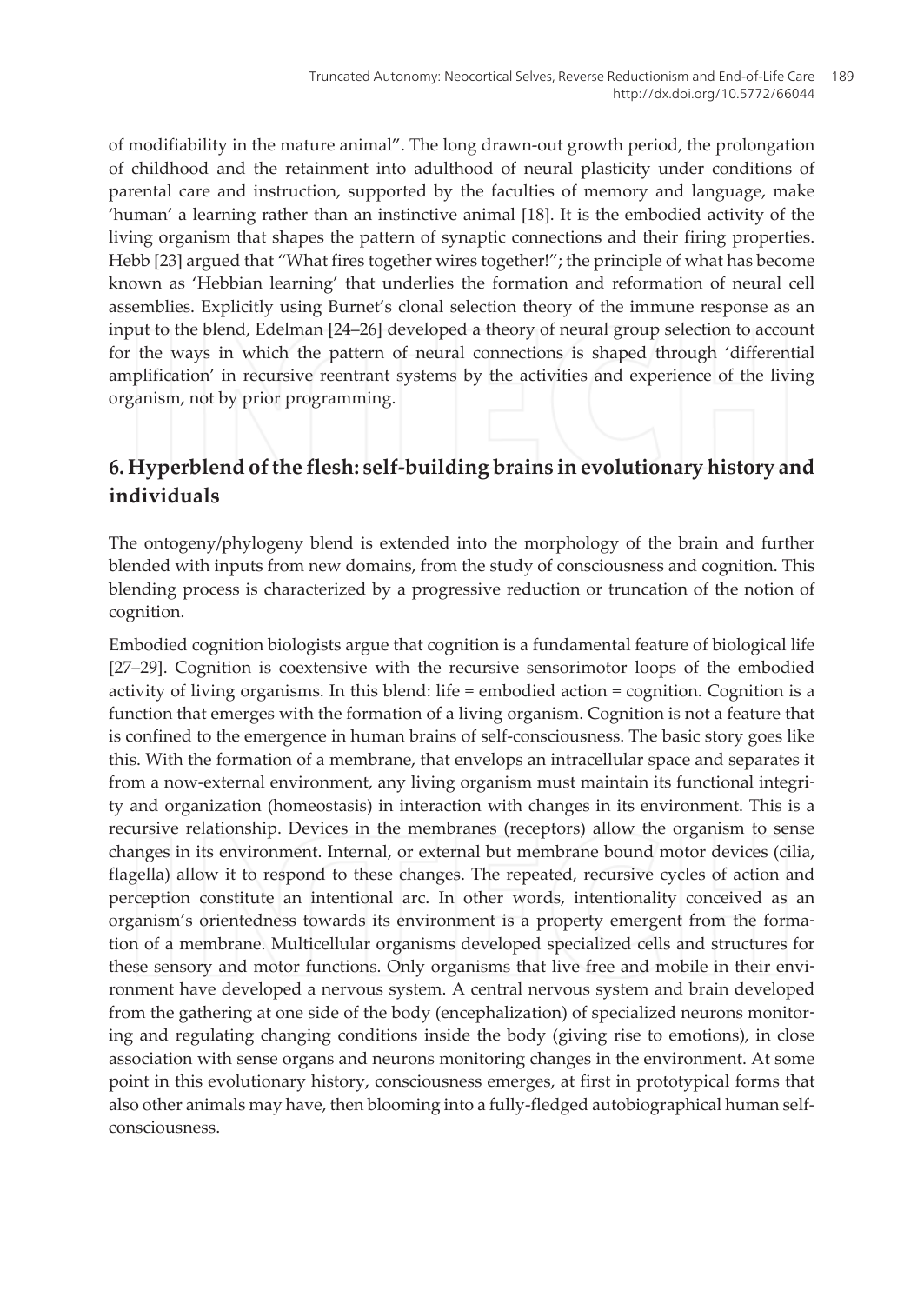Exactly how body/brains make minds and selves, let alone why, is still a matter of contention. There is dispute with regard to the how and when they emerged in the history of life. There are many theories trying to grasp how brains make mind and usually a single self in the individual body. Nevertheless, the tentative answers to these elusive questions, including the hierarchical relationship that is assumed to exist between humans and animals, between reason and emotions, have been blended with the morphology of the brain. In ascending order, the brainstem encompasses the neural centers that regulate respiration, circulation and temperature. These are the 'vegetative' functions that have to do with the internal conditions of the body. The midbrain is associated with basic positive emotions like care and joy, and with negative emotions like fear and anger [30]. Although brainstem and midbrain emerge during organogenesis in the first trimester of pregnancy, together with the cerebral hemispheres, in a phylogenetic sense they are considered to be the oldest parts of the brain that we share with animals. The two hemispheres with their outer rim, the cortex, are considered to be phylogenetically younger and newer, hence *neocortex*. In addition to visual and motor cortices, that must be assumed we also share with other species, it is here in the neocortex we locate the functions that make us distinctly human: the areas for language perception and language generation, for abstract thinking and reasoning, for imagining alternative counterfactual scenarios and evaluating possible outcomes, yes, for conceptual blending in all its various forms. Especially the frontal lobes, above our eye sockets, stand out as the locus of the most advanced, executive higher brain functions. These functions are not only higher in the sense of more advanced then vegetative functions or emotional functions. They are also phylogenetically higher because they make us distinctly human.

The macroanatomical structure of the individual brain has by evolutionary neuroscientists been overlain (blended) with the emergence through evolutionary time of what Damasio calls a protoself or protoconsciousness, a core self-and-consciousness and the fully-fledged human *autobiographical* selfconsciousness [31-34]. Autobiographical consciousness is the defining feature of what makes us living human beings. It is called autobiographical because it locates the current self in a temporal continuum of a lived past (memory functions) and an anticipated but open future (functions of planning and evaluation of alternative courses of action) [34]. All this miraculous mental and conscious activity, including the sense of unity and continuity over time of an autonomous Self is, in one way or the other, the result of ongoing dynamic biological processes in here-and-now brains in continuous interaction with the body in which it is embedded and of the body's physical and social environment. In this hyper-blend of the flesh, the Self is 'a perpetually recreated neurobiological state' [31].

#### 7. Hyperblend of the immaterial, autonomous, human subject

The modern notion of the autonomous human subject has received inputs from several distinct domains. Rose [35] argues that "the sense of ourselves as "psychological" individuals developed across the twentieth century ... we came to understand and act upon ourselves as beings inhabited by a deep internal space shaped by biography and experience, the source of our individuality and the locus of our discontents". We locate psychology's deep internal space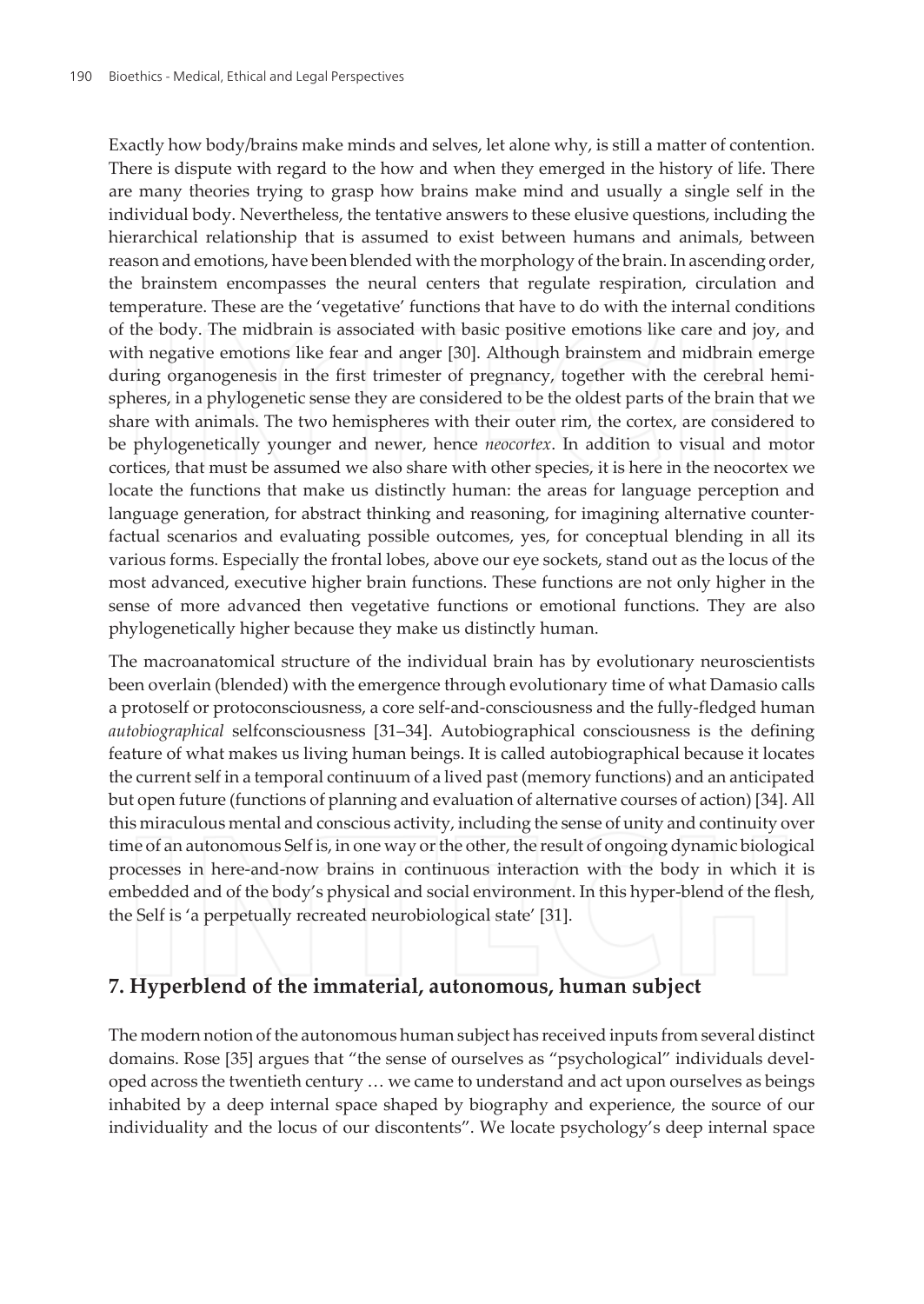intuitively inside our skull – above and behind your eye sockets, the space occupied by your frontal lobes? We know from elementary human anatomy that it is the brain that occupies the skull. There is no empty space there. Yet, this deep internal space is the seat of the selfgoverning subject. This concept underlies the important humanist notion of personhood and human agency. This line of thinking has a long and august pedigree that can be traced back to John Locke and his contemporaries. In his Essay on Human Understanding, Locke defines a 'person' as 'a thinking, intelligent Being', that has reason and reflection, and can consider it self as it self, the same thinking thing in different times and places" [36]. We conceive of the deep, internal, private space of the individual mind as being coextensive with consciousness and with the operative agent doing the intending, willing, emoting, conceptualizing and associating of concepts to language that we associate with thinking. It is the thinking that we do in this internal space, and of which we are consciously aware, that we have come to define  $-$  in the sense of *delineate*  $-$  as human cognition. In the same vain, it is the intentions of which we become consciously aware that we have come to define as human intentionality.

Input to the hyper-blend of the immaterial human subject has also come from a research program in cognitive science that emerged in the 1940s. This program received inputs from mathematical logic, general systems theory, Shannon's statistical information theory of signals and communication channels, and not in the least, from the invention of information-processing machines such as digital computers. An important entailment of this program was that cognition, conceptualized as information processing, storage and retrieval, was platform independent: it had been instantiated by Nature in the biological tissues of the brain, but it could also be instantiated by engineers in artificial silicon-based devices. Like the operation of software, cognition was independent of the hard ware on which it ran. Again, conceptual structure and logic was projected back from the blended space to the input space of human cognition. This blend drove a wedge between human cognition and the human body/brain. It displaced the body and disembodied cognition. It also displaced emotions as a form of cognition, that is, as the human body's principal biological valuation system. However, it embraced technologies that now became 'intelligent' and 'smart'. Despite the criticism that has been leveled by embodied cognition theorists [27-29] against this 'cognitivist' program, it has been extremely influential in cognitive science and theories of learning.

As a third input to the blend, Woods [36] argues that the now-commonplace notion of the autonomous self has evolved out of a backdrop of rebellion against traditional sources of authority such as the church and state. 'The contemporary concept of the 'self' and 'person', Woods argues, 'is bound up with a politics of non-interference into the personal life of the individual...' [36]. Autonomy as a right to non-interference is firmly embedded in the nowstronger than ever requirement of informed consent in medical practice and research. In informed consent procedures, cognition is operationalized in 'cognitivist' terms as information processing. Based on valid information provided by health-care professionals the patient weighs, evaluates, judges and makes a decision of consent or approval concerning the medical procedures that are proposed being done to her. The information provided being understood is a prerequisite for the consent to be valid. In other words, the validity of the consent is a function of the information provided. I have called the notion of autonomy embedded in and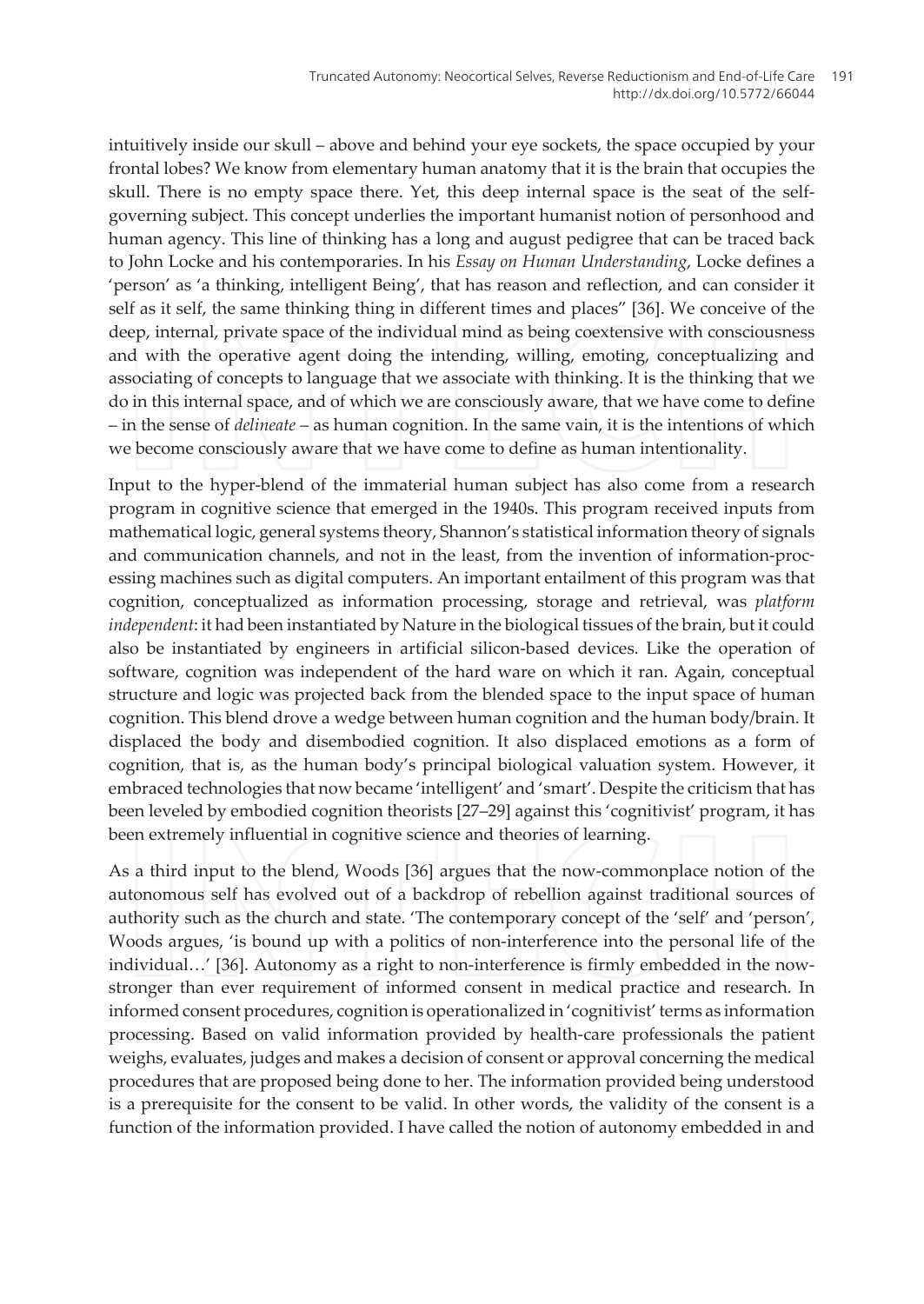performed through these informed consent procedures for *neocortical autonomy* [2]. Perhaps frontal lobe autonomy is a better term. Both terms express the blendedness of this highly cognitivist concept of autonomy with the parts of the brains anatomy on which it is projected.

## 8. The *irreality* of the human Self: partial relations, frictions and problematic entailments

Thinking about psychology's deep internal space, in which we locate a cognitivist Self that is the source of motives, intentions and the ability to choose to do what is right - which defines us as moral agents -, I have struggled to find a term to characterize a space that is real in one blend but does not exist in another. How can the human subject, devoid of any form of materialness, exist in human anatomy with its hierarchical spatialization of the brain that is grafted on ideas about the species' phylogenetic history? For want of a better word, I have called it an *irreal* space to indicate that it is the result on an imaginative act of conceptual blending [2]. The modern notion of the human autonomous subject (Self) may also be characterized as *irreal*: to express the ambiguousness in two senses in which we think about ourselves: (1) the sense that we are coextensive with our body, with the entailment that the 'I' or 'Self' ends with the disintegration of the body/brain, and (2) the sense that there is some-thing more, an immaterial entity (soul?) that we perhaps hope will live on after death. I do not want to define the two blends as two essentially distinct and separate ontological domains, Descartes' res extensa and res cogitans. I want to stress the complex ways in which they are related. As Mol and Law put it, 'If there are different modes of ordering that coexist, what is reduced or effaced in one may be crucial in another so that the question no longer is, Do we simplify or do we accept complexity? It becomes instead a matter of determining which simplification or simplifications we will attend to and create and, as we do this, of attending to what they foreground and draw our attention to, as well as what they relegate to the background' [14].

In everyday life, we routinely, and apparently without too much trouble, amalgamate the immaterial mind with the flesh inside our skull. The lack of trouble, I suggest, is a result of our ability to move between and inhabit them both, depending on the discursive requirements of the situation. Alternating between them helps us to avoid the complexities associated with the places where the different modes of ordering (hyperblends) join together and interfere. However, to use another of Turner's [8] favorite expressions, we are not fooled. We know that consciousness is dependent on the functional integrity of the biological processes of the brain; that lack of oxygen (syncope; ventricular fibrillation), or glucose (diabetic hypoglycemia and coma), the loss of coordination of neural firing (epileptic insult) or the inhibition of certain neurotransmitters (anesthesia), very quickly makes us loose consciousness. The reversibility of these conditions, with the phenomenological reappearance of a sense of Self, suggests *continuity* of the Self even during the period of unconsciousness: an effect that we labor to produce. We also know that psychoactive drugs can provoke hallucinations or modify the quality of our mental state: an effect that we, when positive, may seek or use therapeutically in an attempt to treat or rebalance mental disturbances. However, the frictions between the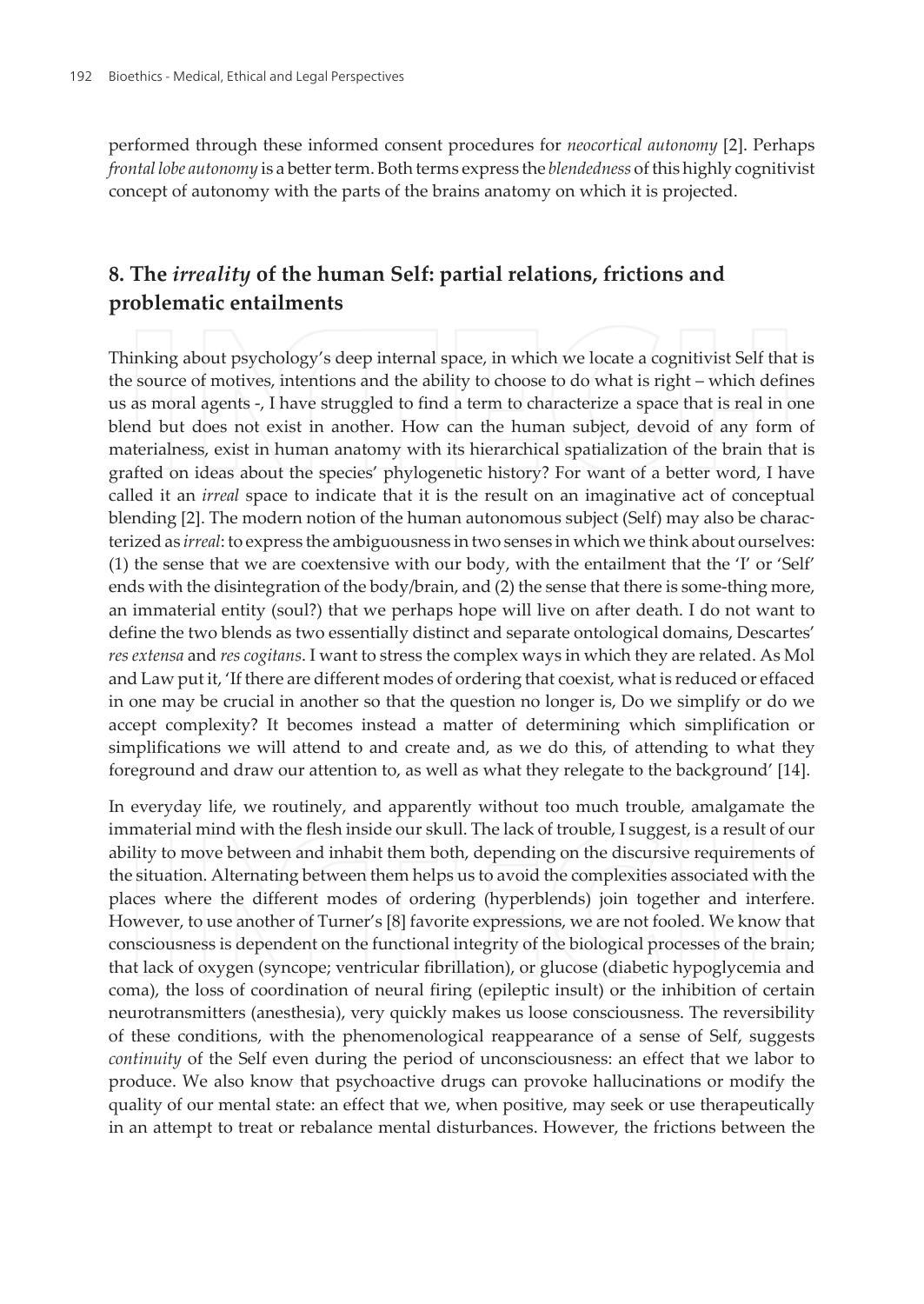two hyper-blends become inevitable in end-of-life care situations, when the 'brilliant fire of consciousness' [24] is in danger of being extinguished permanently and irreversible.

In the 1950s, when the new resuscitation techniques of external closed-chest compressions in combination with mouth-to-mouth ventilation left the hospital and were taught to lay people, the greater sensitivity of the neocortex to lack of oxygen – compared to midbrain and brain stem structures - produced a new *form*. In some cases resuscitation efforts did succeed in restoring spontaneous heart action and respiration, the regulatory centers of which are located in the brain stem. However, in the same patients the restoration to *animated* conscious life failed. These patients survived an episode of cardiac arrest, but they remained severely brain damaged: dead brains in bodies with hearts again beating. French physicians coined the term coma dépassé to describe the state. Today the condition is known as *persistent vegetative state* (PVS). With the widespread use of external cardiac massage and mouth-to-mouth breathing, supplemented with closed-chest defibrillation and supportive drug therapy, their numbers increased during the 1960s and the 1970s. Their undeniable presence triggered a reformulation of the concept, criteria and diagnostics of human death in terms of brain death [37, 38]. Definitions of neocortical death have been proposed, attributing central importance to the irreversible loss of higher brain functions [39, 40]. For these functions, a viable, phylogenetically younger, cerebral neocortex was identified as a necessary, albeit not sufficient conditio sine qua non. Proponents of a neocortical definition of death took great care to emphasize that the work of redefining death served to clarify the real o ntological status (sic!) of severely brain damaged patients in intensive care arrangements. The distinction between the body that has developed or retained the capacity for higher brain functions - the body that is an embodied person -, and the body that has irreversibly lost this capacity - the body that is a biological remnant after the person has died-, is not, so they argued, a value-based or moral divide. Yet, neocortical definitions of death have not been translated and embedded into law.

As the question of the status of severely brain damaged patients in intensive care units became more urgent as the need for good quality donor organs increased, most countries settled on a more conservative whole brain definition of death that requires that all nerve cells within the skull must be shown to be irreversibly damaged. Only after demonstrating that there has been no blood flow through the brain for 20 min or more can the patient be pronounced dead and organs extirpated. Practices preceded their legal regulation. In the Netherlands, a provisional legal basis for the extirpation of healthy organs for transplantation purposes was found in the Law on the Disposal of the Dead. As an input to the new emerging hyperblend of brain death, it was the analogy between autopsy and partial dissection on one hand, and the extirpation of health organs for transplantation purposes on the other, which provided in 1971 the initial legal justification for the latter. The Dutch legislator spent 20 years, and a series of Health Council reports, negotiating public confidence in the new brain-related definition of death before eventually formalizing the new hyperblend in the 1991 bill on the Donation of Organs [38].

Today, PVS-patients still have the ontological status of being alive and deserving of the protection of the law, despite the absence of consciousness. Whereas a stable new hyperblend, or mode of ordering, has emerged around potential heart-beating organ donors with dead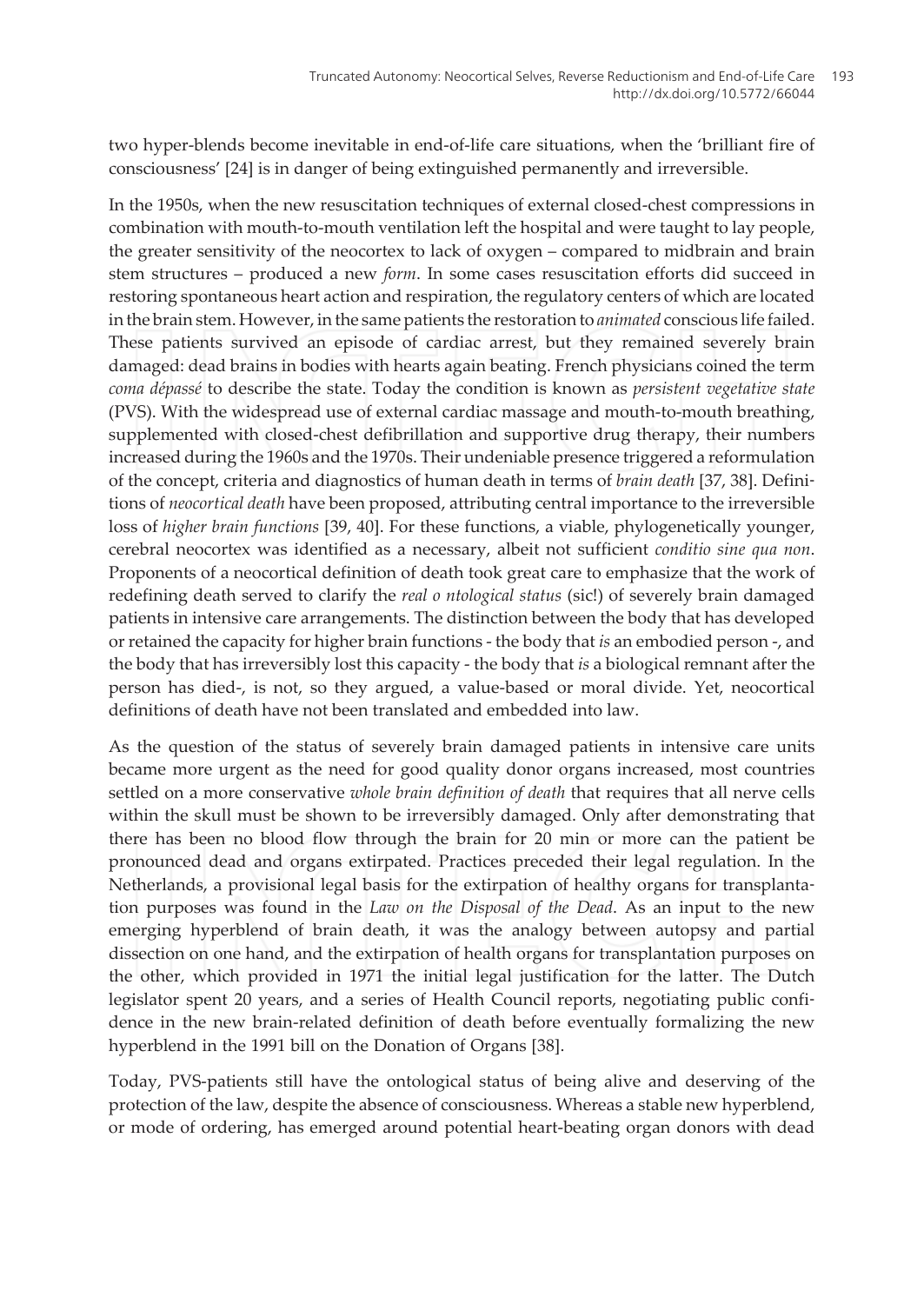brains, matters are quite different for people still in possession of a fully fledged autobiographical consciousness who wish to maintain control and a certain degree of self-direction over the time and manner of their death. With a few exceptions, physician-assisted suicide and euthanasia are illegal in most countries. Even national and professional guidelines that aim to regulate the use of palliative sedation for terminal, dying patients are quite restrictive. Criteria for this pharmacological reduction of consciousness in dying patients include intense and sustained suffering from physical symptoms that have been shown to be refractory to ordinary treatment. Arguing on the one hand that palliative sedation should be considered to belong to the repertoire of ordinary and legal medical treatments, these guidelines clearly mark, through restrictive safeguards, their distance from illegal practices of assisted suicide and euthanasia [1, 2].

Despite the status of respect for a patient's autonomy as the first among the four principles of medical ethics [3], in texts of law, professional guidelines and codes of ethics, it is the much more restrictive cognitivist, frontal lobe notion of the human subject that has been inscribed. One problematic entailment of this is that it seems as if patients, in the face of death, cannot be trusted to know their own mind. The *competence* to make end-of-life decisions has been formally delegated and assigned to physicians, reducing the patient's autonomy into a right to be heard. Respect for the patient's autonomy has been made conditional upon health-care professionals assessment of a patient's cognitive capacity to give informed consent, applying criteria derived from the same truncated cognitivist frontal lobe notion of human subjectivity and personhood. In practice, critically ill and dying patients in health-care settings are often dependent on the generosity of physicians and other health-care professionals. That is, they depend on health-care professionals' understanding of legal regulations and guidelines in combination with their own understanding of the *discretionary space* and leeway that their professional autonomy grants them.

#### 9. Conclusion: autonomy truncated three ways

There is no lack of modern states' desire to govern practices of end-of-life care. There is no lack of intervention in and interference with the hardest thing we all must do, dying. This is also the hardest but perhaps most important thing we ever have to do for our partners in life or for parents, that is to assist them in dying [1]. Although first among the principles of medical ethics, the modern notion of the autonomous subject is truncated in at least three different ways. First, exercising autonomy through the direction of the manner of one's death is constrained by the right to conscientious objection of health-care professionals. This right is rooted in the same principle of autonomy as the patient's right to self-determination and noninterference that is inscribed in the international declaration of human rights. As a patient "You have and absolute autonomous right to determine what happens to you ... Unless you don't!" [41].

Second, this style of thought reduces the human person to the cognitive capacities and higher brain functions of the bark (neocortex) of the frontal lobes. It ignores the massive recursive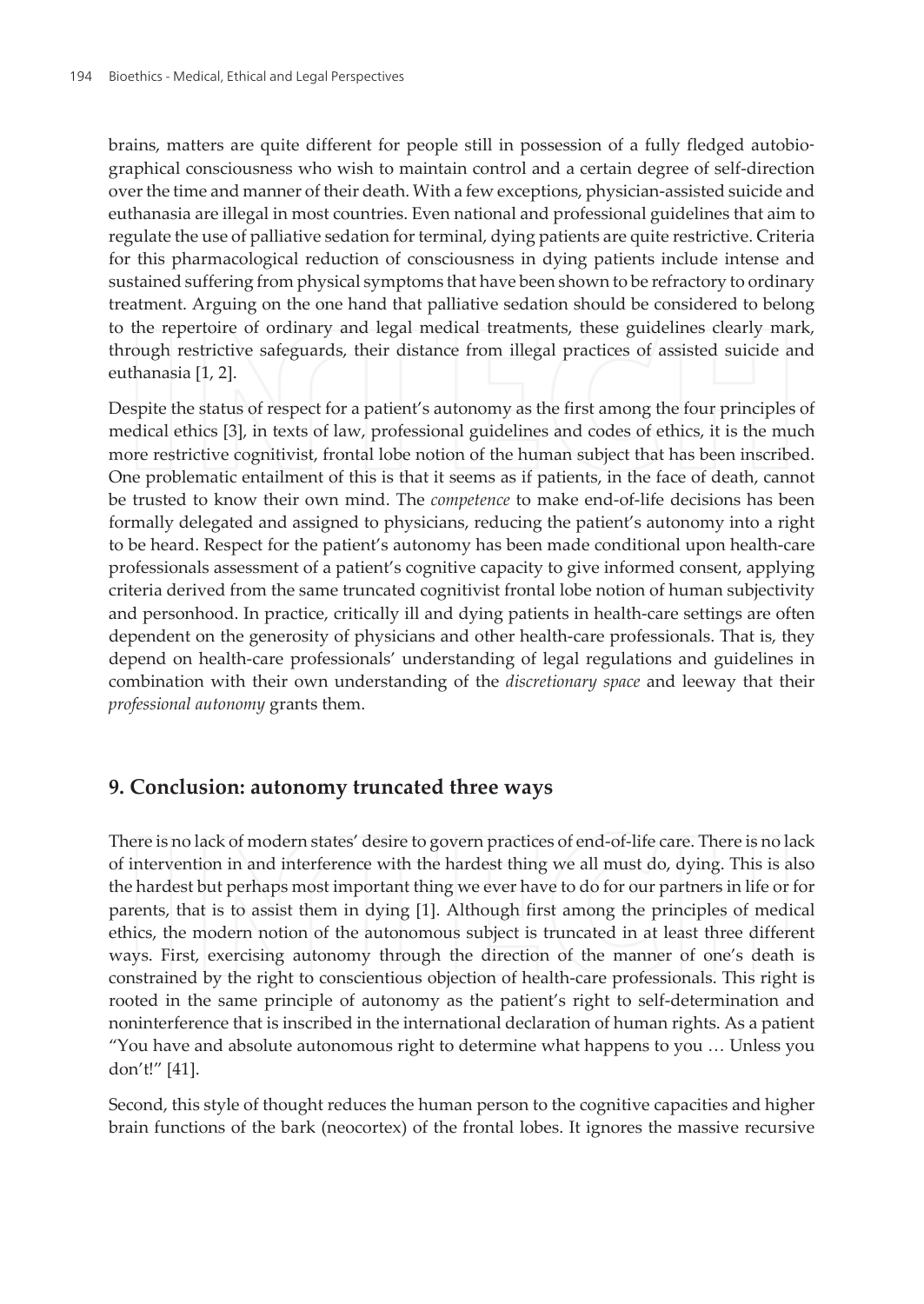connections and interactions throughout life between the neocortex and the deeper, midline structures of the emotional brain and the body that are being gradually elucidated by neuroscience [30, 32]. Natural sciences are often accused of reducing the whole person to moleculargenetic and neurophysiological events in the body and brain. In this cognitive, neocortical version of autonomy and personhood, we may recognize a kind of reversed reductionism. This is not to say that neurosciences shall have the last word, but it may be important, as Rose and Abi-Rached [42] argue, to critically explore the implications of the new sciences of the brain for the human and social sciences.

Third, cognitivist notions of an atomistic, modern autonomous subject displace relations and interactions with other beings as processes that are constitutive of human agency. There is no lack of recognition of the importance of social relations and the ability to communicate, even to the extent that this is the capability that makes us truly human. However, the atomistic, individualized person and human subject located in psychology's deep internal, but irreal space gains priority. Social relations and communication come in the second place. The neocortical Self overrules any other conception of humanness. As the governor that controls the city, its stronghold and inner citadel (conscious life experience) must be protected at all costs, even – or perhaps especially – in the face of death. Simultaneously and recursively, by protecting this idea of the *autonomous subject in the patient*, health-care professionals and the law makers who hold the medical professions in high regard maintain the ethical high-ground of moral accountability.

However, we may invert these arguments and offer an alternative hyperblend for consideration. We can argue that human autonomy and independence is a temporarily stabilized result or outcome of a network of relations of dependence and recursive interactions. It is not an essentialist feature of the individual. When that stability starts to unravel due to critical illness and imminent death, the people closest to you in your network should be the ones prepared to accept some of the burden of care as the network reconfigures. We may reclaim cognition from the cognitivists and appreciate emotions again as our principal embodied value system. Because we have mammalian bodies and brains, we can explore the role of physical intimacy and touch as an important mode of caring for the dying, also for those that are no longer conscious. Thinking along these alternative lines would give access to an alternative set of practices around dying and end-of-life care, redefining the roles of the dying patients, next of kin, health-care professionals and treatment options that should be generously available.

## Author details

Ger Wackers

Address all correspondence to: ger.wackers@uit.no

Department of Health and Care Sciences, UiT The Arctic University of Norway, Tromsø, Norway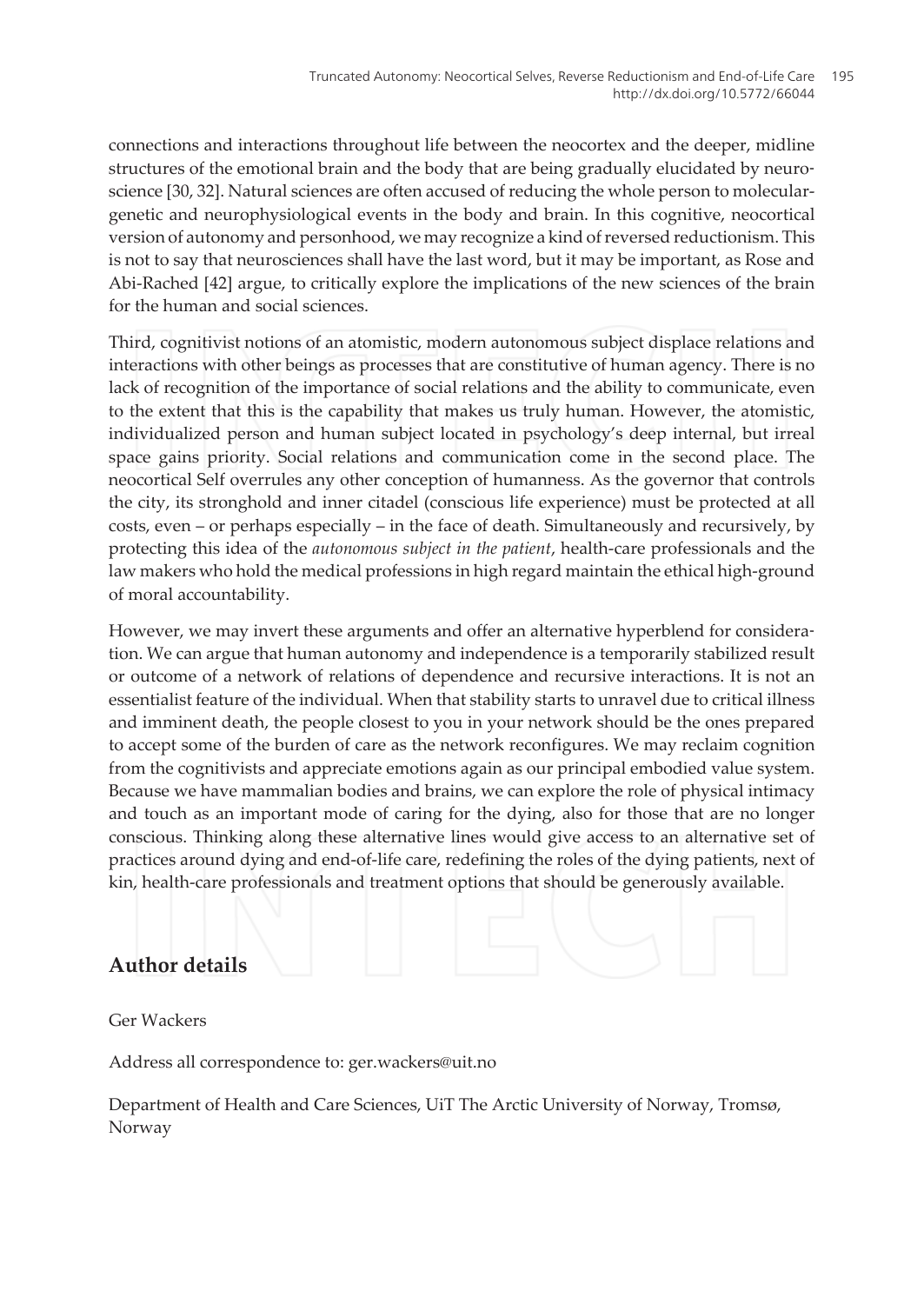### **References**

- [1] Wackers, G. Recursive health care structures and choice in the manner of our dying: an autoethnographic account. Qualitative Health Research. 2015: p. 1-14; DOI: 10.1177/1049732315576498.
- [2] Wackers, G. Into the wild country: epistemic issues in professional guidelines for palliative sedation in end-of-life care. Evidence & Policy. 2015; 11, 3: p. 331-349.
- [3] Beauchamps, TL and Childress, JF. Principles of Biomedical Ethics. 7th edition, Oxford: Oxford University Press; 2012.
- [4] Fauconnier, G. Mental Spaces. Aspects of Meaning Construction in Natural Language. Cambridge: Cambridge University Press; 1994.
- [5] Fauconnier, G. Mappings in Thought and Language. Cambridge, UK: Cambridge University Press; 1997.
- [6] Fauconnier, G and Turner, M. The Way We Think. Conceptual Blending and the Mind's Hidden Complexities. New York: Basic Books; 2002.
- [7] Turner, M. Cognitive Dimensions of Social Science. The Way We Think About Politics, Economics, Law and Society. Oxford: Oxford University Press; 2001.
- [8] Turner, M. The Origin of Ideas. Blending, Creativity, and the Human Spark. Oxford: Oxford University Press; 2014.
- [9] Coulson, S. Semantic Leaps. Frame-Shifting and Conceptual Blending in Meaning Construction. Cambridge: Cambridge University Press; 2001.
- [10] Jackson, SHD; Weale, MR; Weale, RA. Biological age what is it and can it be measured? Archives of Gerontology and Geriatrics. 2003; 36, 2: p. 103-115.
- [11] Levine, ME. Modeling the rate of senescence: can estimated biological age predict mortality more accurately than chronological age? The Journal of Gerontology: Series A. 2013; 68, 6: p. 667-674.
- [12] Rheinberger, H-J. Towards a History of Epistemic Things. Synthesizing Proteins in the Test Tube. Stanford, CA: Stanford University Press; 1997.
- [13] Rheinberger, H-J. An Epistemology of the Concrete. Twentieth-Century Histories of Life. Durham & London: Duke University Press; 2010.
- [14] Mol, A; Law, J. Complexities: an introduction. In: Law, J; Mol, A, editors. Complexities. Social Studies of Knowledge Practices. Durham & London: Duke University Press; 2002. p. 1-22.
- [15] Bijker, WE. Of Bicycles, Bakelites, and Bulbs: Toward a Theory of Sociotechnical Change. Cambridge, MA: The MIT Press; 1997.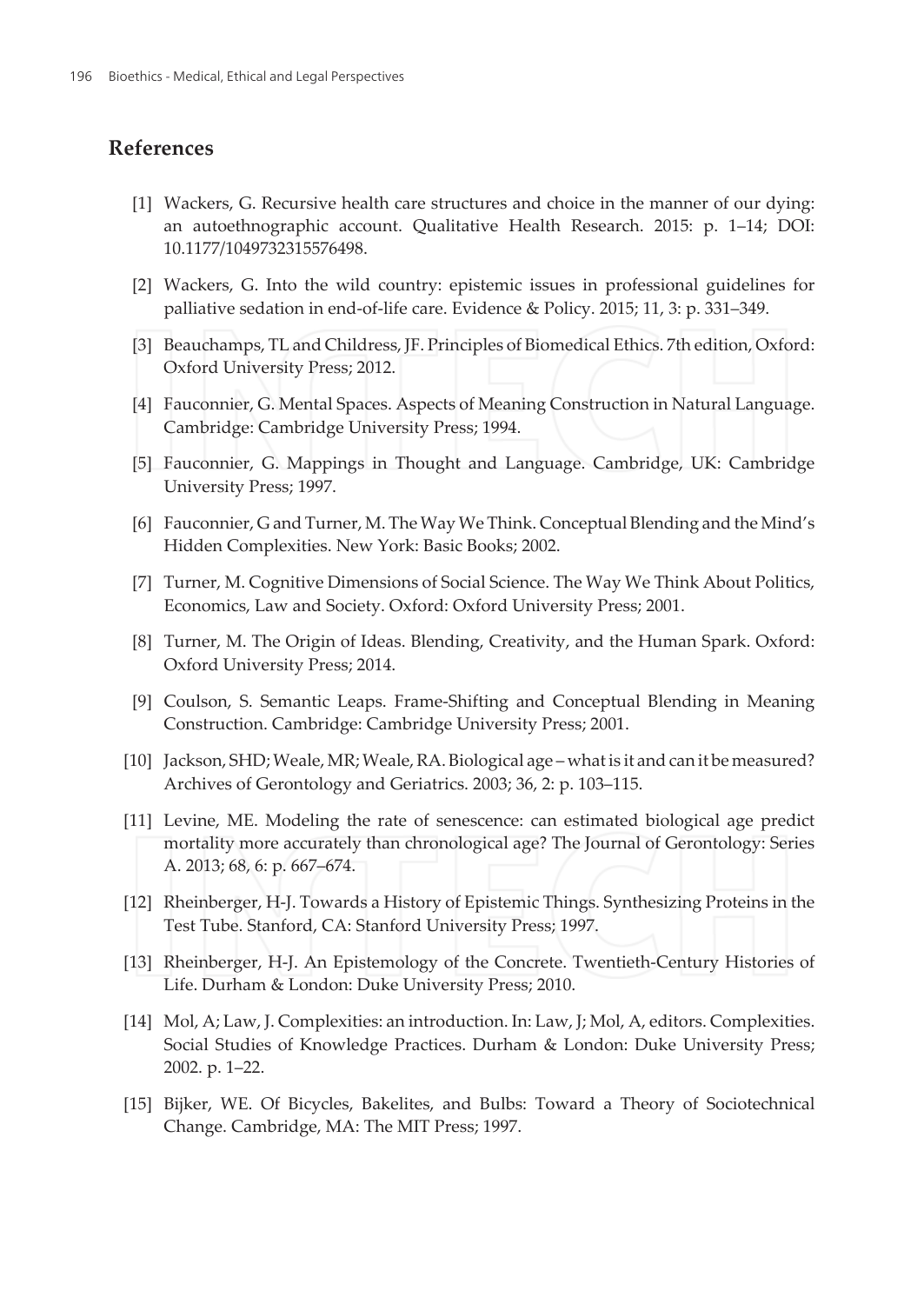- [16] Fuller, S. Science vs Religion. Intelligent Design and the Problem of Evolution. Cambridge, UK: Polity Press; 2007.
- [17] Rudwick, JS. The Meaning of Fossils. Chicago: The University of Chicago Press; 1972.
- [18] Gould, SJ. Ontogeny and Phylogeny. Cambridge, MA: The Belknap Press of Harvard University Press; 1977.
- [19] Gould, SJ. Wonderful Life. The Burgess Shale and the Nature of History. New York and London: W.W. Norton & Company; 1989.
- [20] Hopwood, N. Haeckel's Embryos. Images, Evolution and Fraud. Chicago: The University of Chicago Press; 2015.
- [21] Gould, SJ. The Structure of Evolutionary Theory. Cambridge, MA and London: The Belknap Press of Harvard University Press; 2002.
- [22] Jacobson, M. Development of specific neuronal connections. Science 1969; 163: p. 543– 547.
- [23] Hebb, DO. Essay on Mind. Hillsdale, NJ: Lawrence Erlbaum Associates, Publishers; 1980.
- [24] Edelman, GM. Bright Air, Brilliant Fire. On the Matter of Mind. New York: Basic Books; 1992.
- [25] Edelman, GM. Wider Than the Sky. The Phenomenal Gift of Consciousness. New Haven and London: Yale University Press; 2004.
- [26] Edelman, GM. Second Nature. Brain Science and Human Knowledge. New Haven and London: Yale University Press; 2006.
- [27] Varela, FJ; Thompson, E; Rosch, E. The Embodied Mind. Cognitive Science and Human Experience. Cambridge, MA: The MIT Press; 1993.
- [28] Freeman, WJ. How Brains Make Up Their Minds. New York: Columbia University Press; 2000.
- [29] Núñez, R; Freeman WJ, editors. Reclaiming Cognition: The Primacy of Action, Intention and Emotion. Thorverton, UK: Imprint Academic; 2000.
- [30] Panksepp, J and Biven, L. The Archaeology of Mind: Neuroevolutionary Origins of Human Emotions. New York: W.W. Norton & Company; 2012.
- [31] Damasio, A. Descartes' Error. Emotion, Reason, and the Human Brain. New York: Penguin Books; 1994.
- [32] Damasio, A. The Feeling of What Happens. Body and Emotion in the Making of Consciousness. San Diego: Harcourt, Inc; 1999.
- [33] Damasio, A. Looking for Spinoza. Joy, Sorrow and the Feeling Brain. San Diego: Harcourt, Inc; 2003.